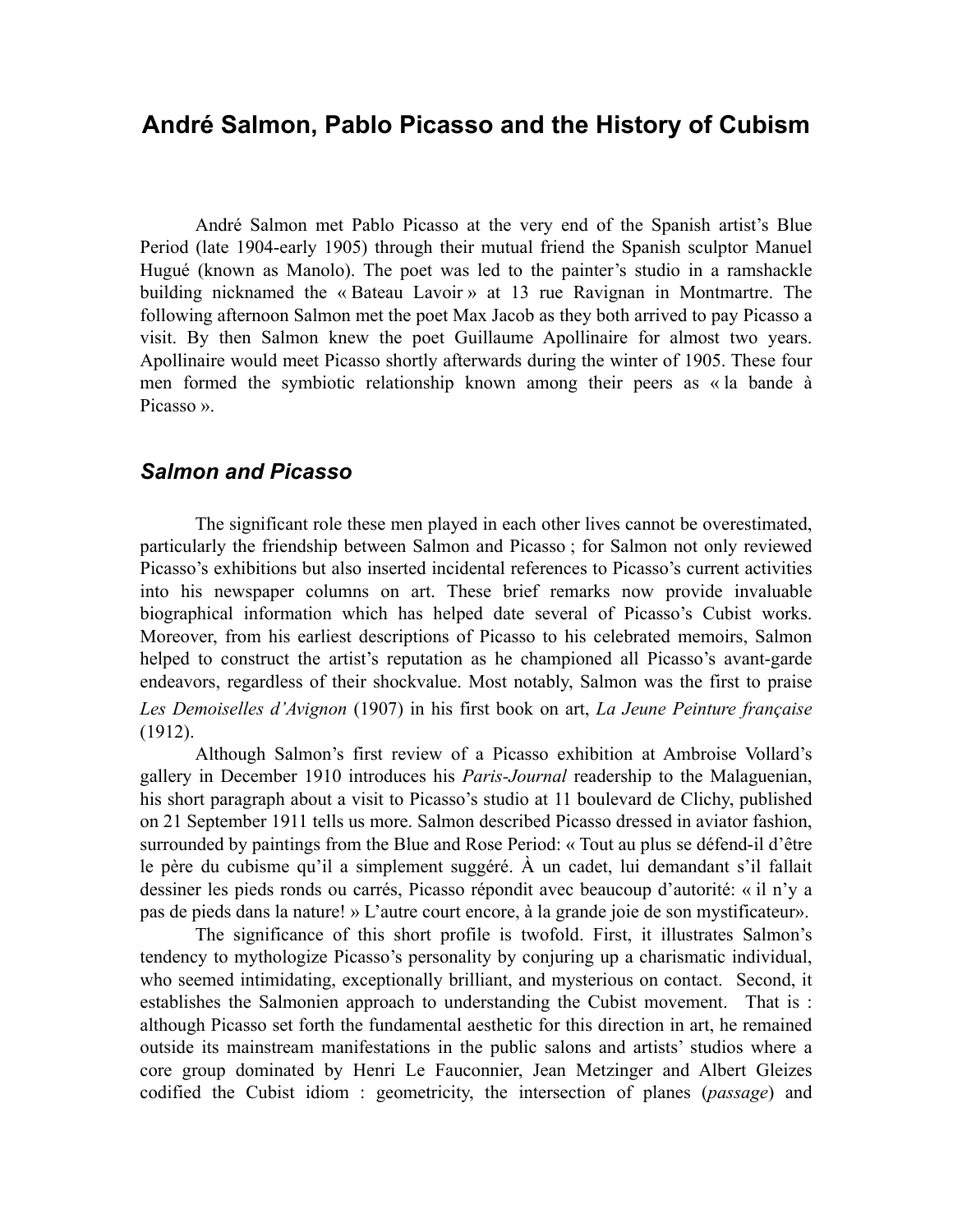depictions of simultaneity (the appearance of several viewpoints on one flat surface).

Here in his 21 September 1911 column, Salmon set the agenda for his famous « Histoire anecdotique du cubisme », the third chapter in *La Jeune Peinture française*. Six years later, Salmon added in his book *L'Art vivant* (1920) that Picasso was « l'animateur » of Cubism, and in the same year, he amplified his unshakeable confidence in Picasso in *L'Esprit Nouveau* : « La vie de ce grand artiste ne sera pas assez longue pour parcourir toute le chemin que son œuvre éclaire. L'Art présent et l'Art futur relèvent de sa bienfaisante tyrannie. Picasso a tout inventé ». Therefore, to fully appreciate « Histoire anecdotique du cubisme », one must consider Salmon's close friendship with Picasso at the time and his belief that Picasso's particular form of Cubism stood apart from and surpassed all other manifestations of this art movement from the beginning.

In addition, the title « Histoire anecdotique du cubisme» transparently declares its subjective criterion. Thus, we should not read this narrative as empirical reportage, but rather as a contemporary saga, wherein a remarkable hero quests, triumphs and almost single-handedly brings about the salvation of art.

#### **« Histoire anecdotique du cubisme » in Art History**

« Histoire anecdotique du cubisme » is the best known and most controversial essay Salmon has contributed to the history of art. Many art historians believe that «Histoire anecdotique du cubisme » gives too much credit to Picasso for the development of Cubism, as if he alone invented the formulation. Certainly William Rubin and his followers, who believe that Georges Braque's 1908 Estaque landscapes deserve to be considered the first Cubist paintings, disagree with Salmon's assessment. On the other hand, Leo Steinberg and his followers find Salmon's perspective flawed but insightful because it acknowledges Picasso's *Demoiselles d'Avignon* as the generative Cubist exercise .Whether Salmon was right or wrong does not concern us here. Instead this paper considers the intersection of Salmon's literary personality and his relationship with Picasso as it was played out in story form (the anecdotal) — and whether this intersection can help us decode Picasso's painting *Le Jeune Homme à la Pipe* which Salmon specifically chose to set the scene and tone of his tale.

Salmon loved to tell stories. According to Fernande Olivier, Picasso's mistress from 1904 to 1912, he was entertaining too :

Merveilleux conteur, Salmon narrait les histoires les plus scabreuses d'une façon exquise. Bien différent de ses amis, Guillaume Apollinaire et Max Jacob, Salmon s'imposait par un esprit délicat, subtil, fin, délié, élégant. Caustique, aimable aussi, poète, il était peut-être plus sentimental que les autres. Rêveur d'une sensibilité toujours en éveil, grand, mince, distingué, les yeux pleins d'intelligence dans un visage trop pâle, il paraissait très jeune. Il n'a d'ailleurs pas changé. Ses mains longues et fines tenaient d'une façon très particulière la pipe de bois qu'il fumait toujours. Ses gestes un peu gauches, maladroits, le révélaient timide.

From this vivid description, we might imagine Salmon holding forth with his pipe in hand (in that « particular way »), weaving a dramatic narrative about artistic daring-do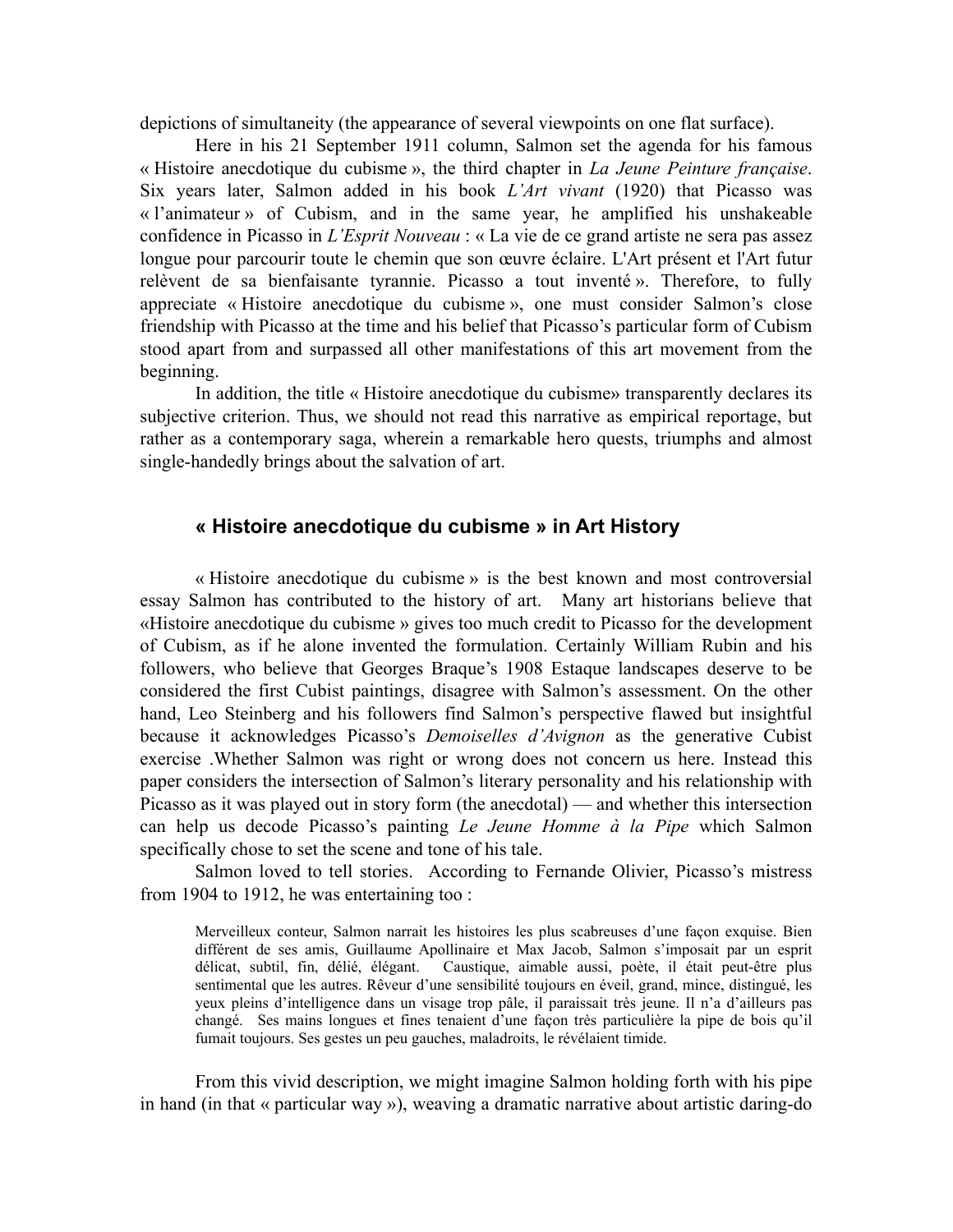and art world politics.

#### **Salmon the Storyteller**

Salmon begins his minor epic with a hero, Pablo Picasso, who is young, admirable and a true genius : « Jamais l'épanouissement de son génie libre n'avait été aussi radieux ». It was the end of 1905, Picasso was twenty-four years old and « ses toiles commençaient d'être disputées ». At that time, Picasso's paintings were beginning to sell well and Apollinaire had reviewed his exhibition at Galleries Serrurier that spring.

In this introductory section, we learn that Picasso was prolific and mercurial, as he studied « des grands maîtres du Greco à Toulouse-Lautrec », trying to develop his own artistic direction. The artist was also capable of producing works that demonstrated considerable range both comic and tragic, « Shakespeariennes et néo-platoniciennes » – base and ethereal – all  $\alpha$  à la fois ». Above all, this rapid changeability came to him naturally, another extraordinary facet of his prodigeous talent.

As the story progresses, Salmon has his artist-hero Picasso set out on his quest by leaving behind his camrades' chatter to return to his work, revisiting an abandoned canvas of a young artisan dressed in blue, « à peu près l'apparence de l'artiste lui-même aux heures de travail ». After setting aside the work for a month, « [Picasso] couronna de roses l'effigie du petit artisan. Il avait fait de cette œuvre un chef-d'œuvre, par un caprice sublime». His journey begins.

But who is this young slender artisan, and why is this particular work, *Le Jeune Homme à la Pipe* (1905), Salmon's point of departure? From Salmon's perspective this fellow, created without a model, seems to be Picasso's alter ego, one who works hard with his hands like a common laborer, but suffers like a martyr for his artistic vision. The crown of roses, therefore, seems to replace the poet's laurels and Christ's crown of thorns. (One can image Max Jacob's reaction : « Encore trop symboliste! » in response to Picasso's sentimental gesture.)

Salmon tells us that after Picasso beatified *Le Jeune Homme à la Pipe*, he stopped painting and began an intensely obsessive period of drawing : « Durant de longs jours et tant de nuits, il dessina, concrétisant l'abstrait et réduisant à l'essentiel le concret». Like a biblical hermit, Picasso seems to have set out on a path, isolated in his task, as if he entered a chastening wildness to achieve an artistic revelation : « Qui démontrera la nécessité, la raison supérieure esthétique de peindre les êtres et les choses tels qu'ils sont et non point tels que notre œil les reconnut, non pas depuis toujours, soit, mais depuis que méditèrent des hommes à notre image? »

### *Les Demoiselles d'Avignon*

Indefatigable and determined, Picasso perservered without any guarantee of success « Jamais labeur ne fut moins payé de joies». This period of intense work took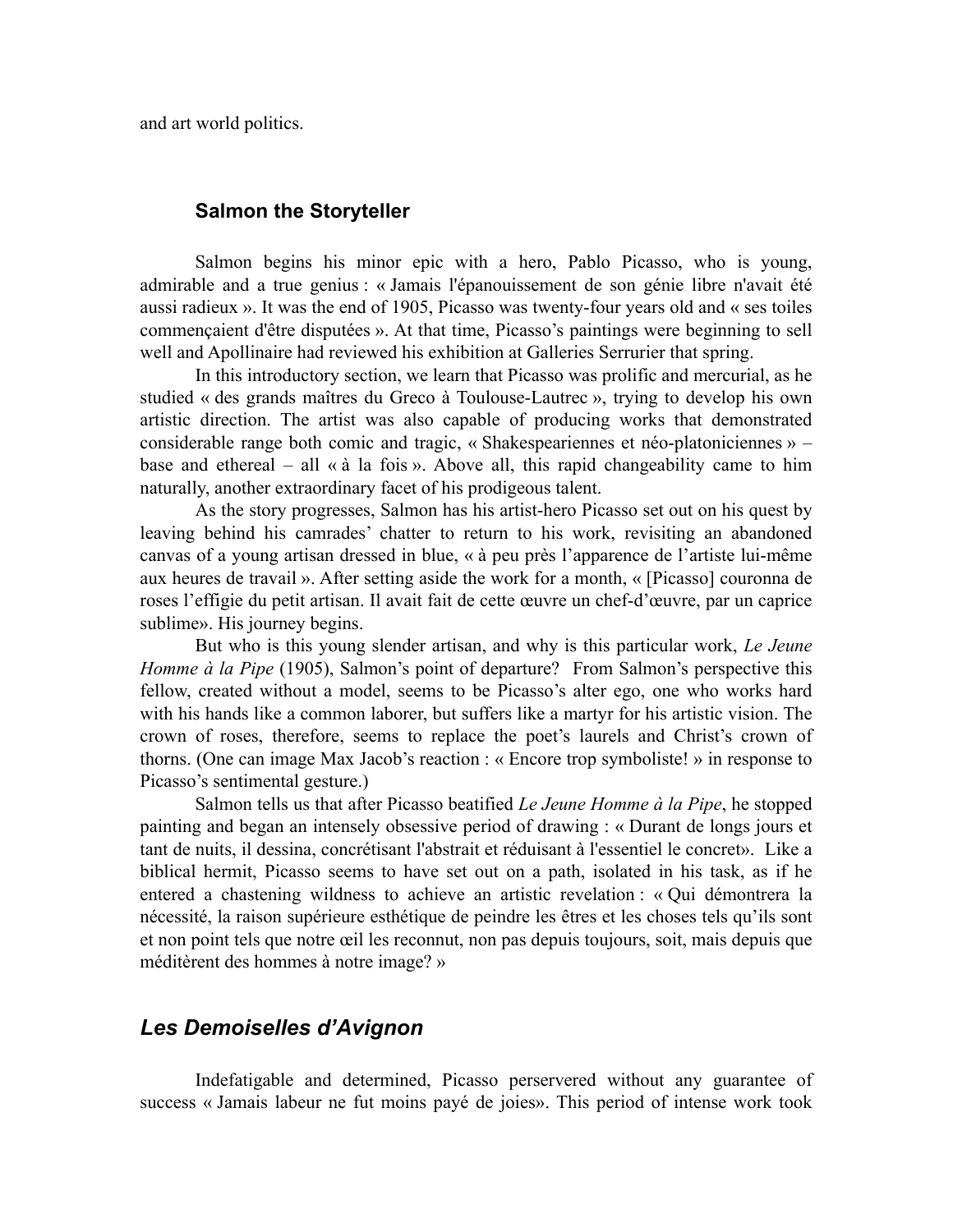place in 1907. (It seems that Salmon skipped 1906 or remembered this period as a combination of 1906 and 1907.) We know that in 1907, Picasso drew precisely 809 preparatory sketches for his masterpiece *Les Demoiselles d'Avignon* (a painting that was either completed or abandoned toward the end of the summer or early autumn in 1907). Salmon explained : « c'est sans le juvénile enthousiasme de naguère que Picasso entreprit une grande toile qui devait être la première application de ses recherches».

Although Salmon incorrectly wrote that there are six figures in *Les Demoiselles d'Avignon*, when it fact there are five, he quite correctly mentioned Picasso's two campaigns : the first in a completely Iberian Fauve style (spring 1907) and the second in an *art nègre* style (summer 1907) that covered three Iberian faces with Africanesque masks. Picasso's Iberian style began in 1906 and was quite austere, dehumanizing the first version of his brothel denizens as if they were « des chiffres blancs au tableau noir.... c'était le principe posé de la peinture-équation ». At this point, *Les Demoiselles* displayed a touch of African and Oceanic art in its angularity : « Déjà l'artiste s'était passionné pour les nègres qu'il plaçait bien au-dessus des Égyptiens». In this respect, Salmon characterized his adventurous hero as one capable of transforming naive, barbarian art into a rational western conceit : « Les images polynésiennes ou dahoméennes lui paraissaient « raisonnables. » Renouvelant son œuvre, Picasso devait fatalement nous donner du monde une apparence non conforme à notre vision apprise ». This first version of *Demoiselles* was baptized *Le Bordel philosophique* by the members of Picasso's gang – mostly likely Guillaume Apollinaire, according to Max Jacob.

However, the « grande toile » of Picasso's Iberian period did not remain in its original state for long. Salmon explained: « Enfin, mécontent de ses premières recherches, il s'attaqua à d'autres nus, jusqu'alors épargnés, réservés par ce néronien – cherchant une statique nouvelle et composant sa palette de roses, de blancs et de grisailles». During the second campaign, Picasso added masks inspired by *l'art nègre* which pushed the deformation of the human figure into new conceptual directions. And then, Salmon recalled that Picasso turned the canvas to the wall.

In a 1908 photograph of Salmon standing in front of Picasso' *Trois Femmes* (1908-9), we can see *Les Demoiselles* on the left, covered by a cloth. With this photograph as evidence, it seems plausible that Salmon had not looked at the 1907 painting directly for quite a while and depended on his memory to write his first book on contemporary art in March and April of 1912. His mistake may be based on confusing the early studies with the painting. In Picasso's early sketches two male customers interact with five prostitutes, and in the painting, the five women arrive and pose, turning the painting's viewer into a potential client. Perhaps, Salmon's recollection of the sketches impaired his ability to remember the painting accurately.

*Les Demoiselles* remained in Picasso's studio from 1907 until 1916, when Salmon included the work in an exhibition of contemporary art. During those nine years, only Picasso's friends, dealers and visitors to his studio laid eyes on his bizarre creation. In 1908 an American writer Gelett Burgess interviewed several young artists in Paris for an article entitled « The Wildmen of Paris ». Published two years later in *Architectural Record*, the essay included a black and white photograph of Picasso's strange nudes without a title. This reproduction might have influenced a few American artists.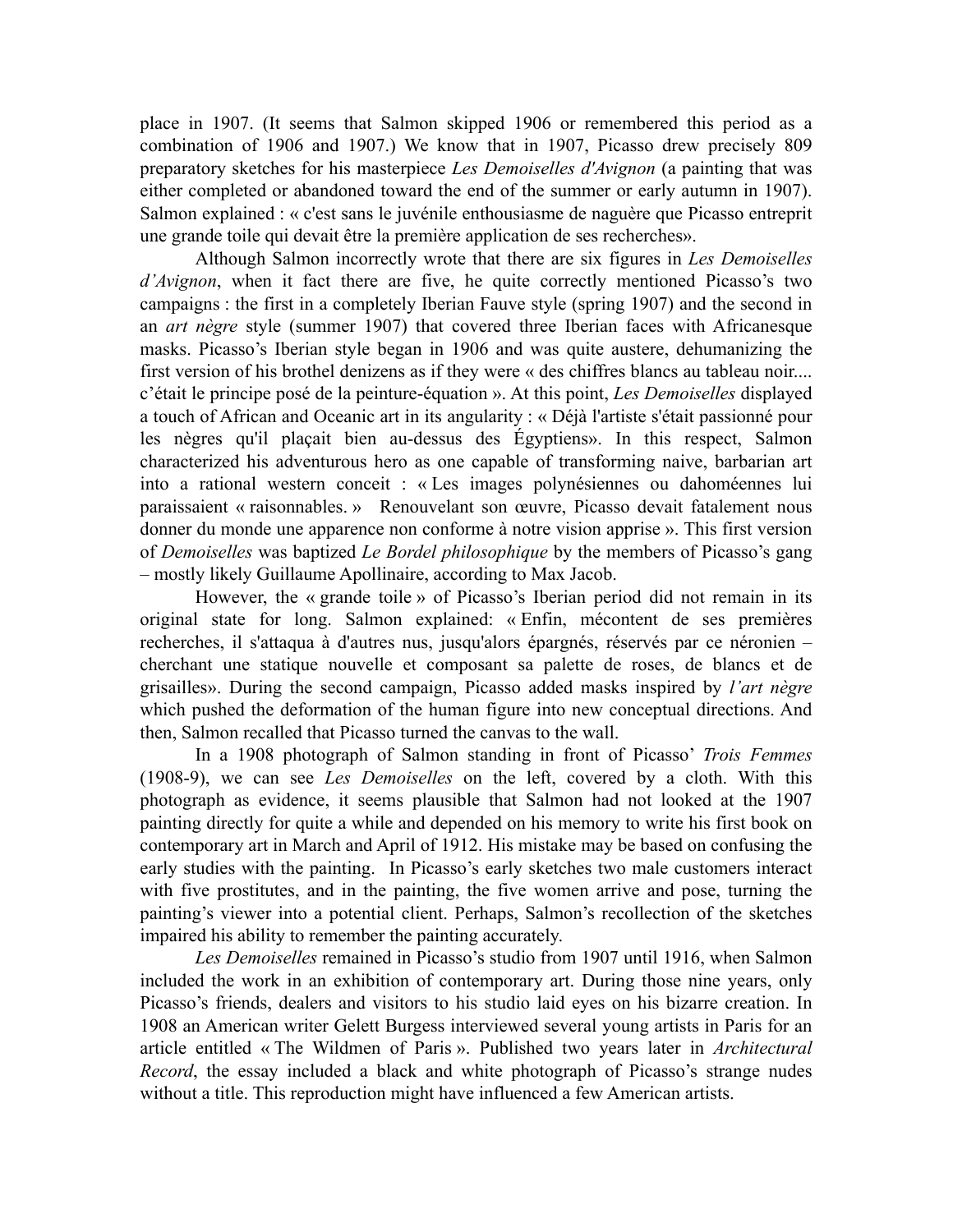Then Salmon mentioned *Le B[ordel] philosophique* in *La Jeune Peinture française* in 1912. But, still, few people had seen the actual picture, and no French critics cared (or dared) to publish an opinion of the piece. Salmon alone, among his peers, supported this direction in Picasso's œuvre and published his views for everyone to see. He also remained unshakeable in this conviction. (Picasso and Braque's art dealer in Paris, the German Daniel-Henri Kahnweiler, acknowledged the critical role of *Les Demoiselles* in his book *Der Weg zum Kubismus*, which he wrote in exile in Switzerland during World War I. This book was published in 1920.)

In July 1916, Salmon dubbed Picasso's five prostitutes *Les Demoiselles d'Avignon,* a coy reference to a bordello that reflected Salmon's taste for the arcane. (Picasso claimed several years later that Salmon's title always irritated him.) Then, these Modernist gorgons were taken out of Picasso's studio at 5 bis rue Schoelcher, and posed in the haut couturier Paul Poiret's private gallery, located next to his eighteenth-century mansion on the rue Faubourg-Saint-Honoré. The gallery's entrance, at 26 avenue d'Antin, determined this wartime exhibition's title Salon d'Antin, which was also called « L'Art Moderne en France » .However, by 1916, Picasso's radical deformation seemed to have lost its punch, provoking merely amused condescension.

#### **In the land of the shamans**

In the « Histoire anecdotique du cubisme », Salmon astutely pointed out that « Picasso avait, lui aussi, médité sur la géométrie », which reassured his readers that Picasso followed the current fascination with non-Euclidean geometry. But Salmon believed that Picasso's true intellect lay in his appropriation of *l'art nègre*. Here, Salmon explains Picasso prodigious powers of conceptual thinking : « Seulement, il concevait logiquement qu'ils avaient tenté la figuration réelle de l'être et non point la réalisation de l'idée, le plus souvent sentimentale, que nous nous en faisons ». Salmon highlights Picasso's ability to transform the exoticism of *l'art nègre* into the « rational » (usually associated with math and science) in order to convince his readers that reason – not shamanism – controlled this shift from visual lyricism to harsh dissonance. Salmon also infers that Picasso sought out these non-Western tutors on his own, alone, without any help from his friends.

In reality, Picasso shared his voyage into the land of the « enchanteurs africains et océaniens » with Henri Matisse, André Derain, and Maurice de Vlaminick. Max Jacob recalled that the *bande's* first opportunity to examine African art occurred at Matisse's home. Matisse recalled that he showed Picasso and other friends a little African statue at Gertrude Stein's home at 27 rue de Fleurus. In « Histoire anecdotique du cubisme » Salmon does not give any credit to Matisse for introducing Picasso to African art, but in his pendent book *La Jeune Sculpture française*, the poet-critic corrected himself slightly by mentioning the other artists who shared an enthusiasm for *l'art nègre*.

#### **The nudes from 1906 or 1908?**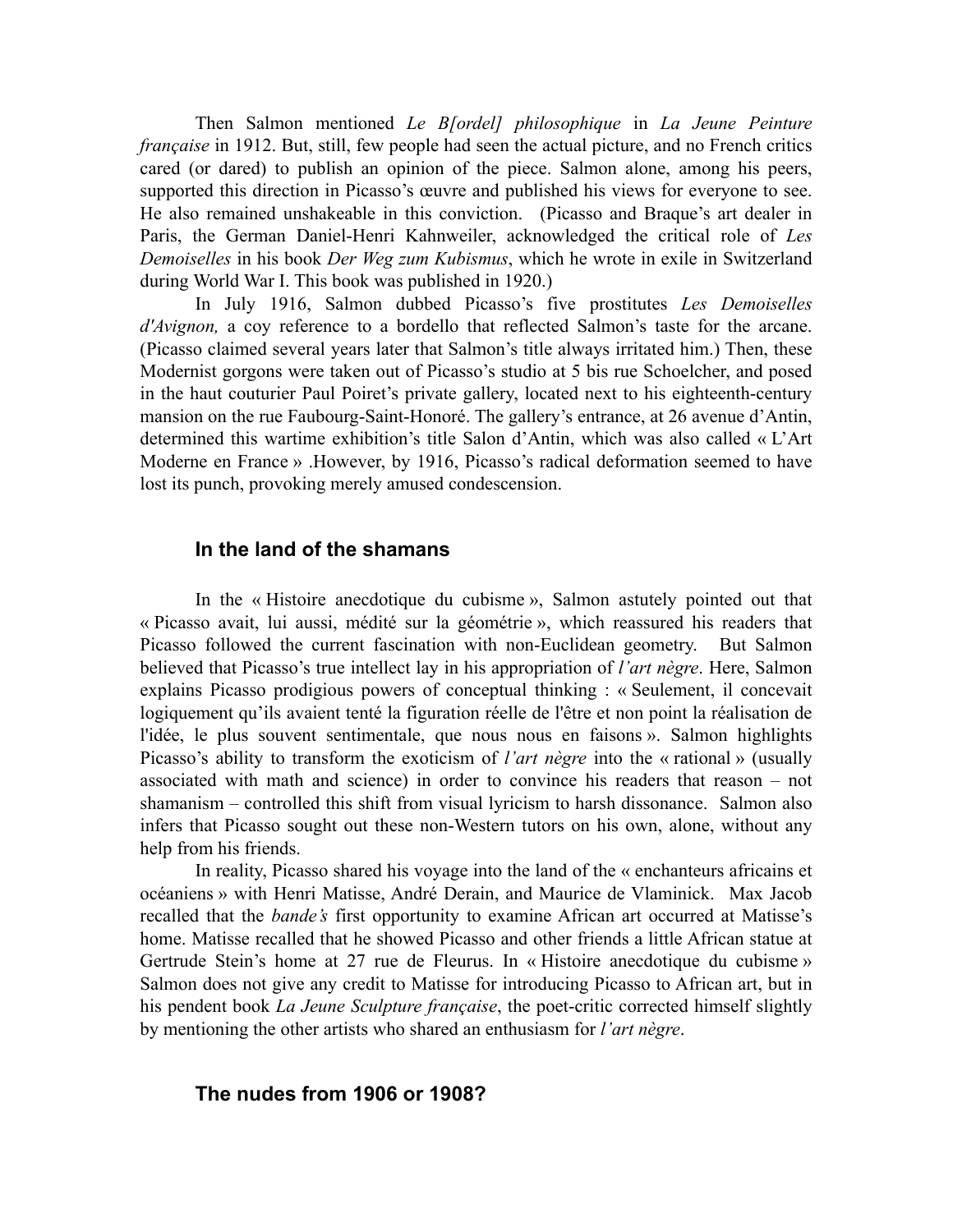After Salmon shines his light on *Les Demoiselles d'Avignon*, the story becomes a bit foggy. Salmon claims that Picasso returned to « sa première manière », and he refers to two titles of works that may come from Picasso's 1906 Iberian period (or Gosol period): *Femme à sa toilette* and *Femme se peignant*. These works may have been exhibited in Picasso's 1910 exhibition at Ambroise Vollard's gallery. Unfortunately, no catalogue was produced to verify the show's contents. Salmon's review mentioned that Picasso's Blue period was in evidence but no important works from the « époque la plus lyrique . . . d'une funambulesque humanité » (the Rose Period). Apollinaire's review stated that early works were on view, but he did not specify which ones .

In Salmon's « histoire» Picasso completes these more traditional nude studies and sets off on vacation. This is not true. Picasso stayed in Paris during the summer of 1907 with Salmon and Fernande Olivier — according to a postcard sent by Olivier to Gertrude Stein who was in Italy. Picasso specialist Pierre Daix noticed this inconsistency and decided to investigate its meaning. Why would Salmon mis-remember an occasion when he was right there ? We know that Picasso spent the following summer in la Rue-des-Bois, just north of Paris, with Fernande Olivier. Daix concluded that Salmon confused the chronology of *Les Demoiselles d'Avgnon* with *Les Trois Femmes,* which Picasso worked on from 1908 to the end of the year or to the beginning of 1909. This theory seems plausible. Or, Salmon the storyteller synthesized a few facts simply to construct a fluent narrative (as he combined events in 1905 through 1907), opting for poetic license rather than historical fidelity.

If we accept Daix's interpretation, then the studies of women combing their hair or dressing, which Salmon cites, may be Picasso's little known 1908 studies, such as *Nu aux bras levés* that is not too dissimilar from his 1906 nude studies. These 1908 studies also confirm Salmon's description of Picasso's palette : « Un peu délaissé, Picasso se retrouva dans la société des augures africains. Il se composa une palette riche de tous les tons chers aux anciens académiques: ocre, bitume, et sépia, et brossa plusieurs nu redoutables, grimaçants et parfaitement dignes d'être exécrés». Indeed, these somber colors dominated Picasso's and Braque's works from winter 1908 through the early autumn 1912.

### *Picasso and the Other Cubists*

Toward the midpoint of « Histoire anecdotique du cubisme » Salmon finally turns his attention to the other Cubists who exhibited in the Salon des Indépendants, Salon d'Automne, and salons abroad : Henri Le Fauconnier, Jean Metzinger, Robert Delaunay and Fernand Léger. In this context, Salmon explains that the origin of the term « cubisme » came from Matisse, who baptized it, and spread through Metzinger, who became known as the leader of the movement. The official story — apocryphal or true states that Matisse sat on the jury of the Salon d'Automne in 1908 when Georges Braque submitted six or seven landscapes of Estaque rendered in a new Cézannesque style. Matisse quipped that the depicted structures looked like « les petits cubes ». The jury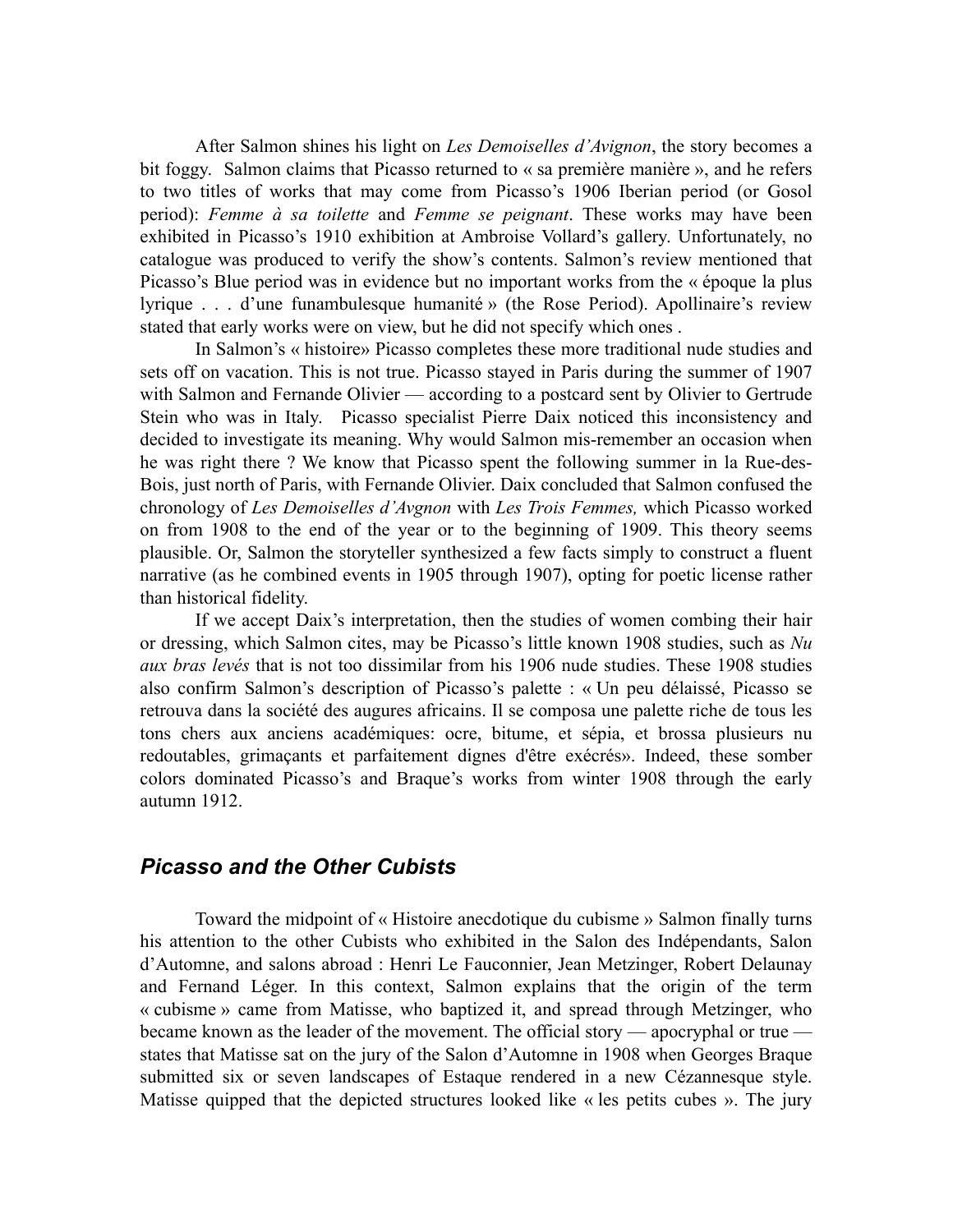rejected all the paintings. Incensed, Braque arranged for a solo exhibition at Daniel-Henri Kahnweiler's gallery, which took place in November. In a review of Braque's show, Louis Vauxcelles complained that the artist reduced everything — figures, houses and landscapes — to nothing but cubes. This version of Cubism's history favors Braque's exhibition as the true beginning of Cubism.

Other candidates for the official beginning of Cubism may be Louis Chassevent's review of the 1906 Salon des Indépendants, wherein the critic commented on the cubelike forms in Metzinger's and Delaunay's submissions for that year. However, it is believed that the first appearance of the word « cubisme » occurred in Charles Morice's review of the 1909 Salon des Indépendants published in the *Mercure de France*.

The true story seems to be of little interest to Salmon. Instead, the critic disparages the use of the term :

Les écoles disparaissent faute d'étiquettes commodes. C'est fâcheux pour le public, car il aime les écoles qui lui permettent d'y voir clair sans effort. Le public accepta très docilement le cubisme, allant même jusqu'à reconnaître Picasso pour chef d'école et n'en voulant plus démordre. Depuis, le malentendu n'a fait que s'accentuer.

Salmon also disapproved of those who formulated a Cubist curriculum to further their careers, as he reported in *Paris-Journal* on 25 January 1912 : « Académisme : Le peintre cubiste Le Fauconnier succède à Jacques-Emile Blanche en qualité de professeur, chef d'atelier, à l'Académie de La Palette. Le cubisme en vingt leçons! Tous cubistes! Le cubisme tel qu'on le peint! »

In « Histoire anecdotique du cubisme » (completed three months later), Salmon adds : « Ergo: le cubisme est admirable parce qu'il n'existe pas, encore qu'il ait été inventé par quatre personnes. . . . On se croyait à l'Académie et l'on sort du Gymnase ».

Although Salmon criticizes the public Cubists' academicism, he applauds their rigor (which he clearly emphasizes in his portrait of Picasso):

Déja des éleves des Fauves, sans les abandonner, s'allient aux cubistes pour d'importantes manifestations.

Le cubisme ne serait-il donc qu'une sous-école, une province du royaume fauve, royaume formé de peuples agités de besoins adverses et méconnaissant l'autorité du prince étranger que leur hasard leur impose?

Le cubisme aura au moins restauré le culte de la méthode.

## *The Young Man with a Pipe : Picasso or Salmon ?*

From the beginning until the end of the « Histoire anectodique du cubisme » Salmon ushers his exceptional artist-hero through the complicated history of an art movement that this maverick invents but does not lead. A true adventurer, Salmon's artist-hero delivers his treasures and then threatens to overthrow the current sovereign on the throne. Picasso is the « prince étranger » in this saga and Matisse is « le roi des fauves ». Salmon's final reference to an art « royaume » takes the reader back to the mysterious *Jeune Homme à la Pipe*, whom Picasso crowns with roses instead of laurels or thorns.